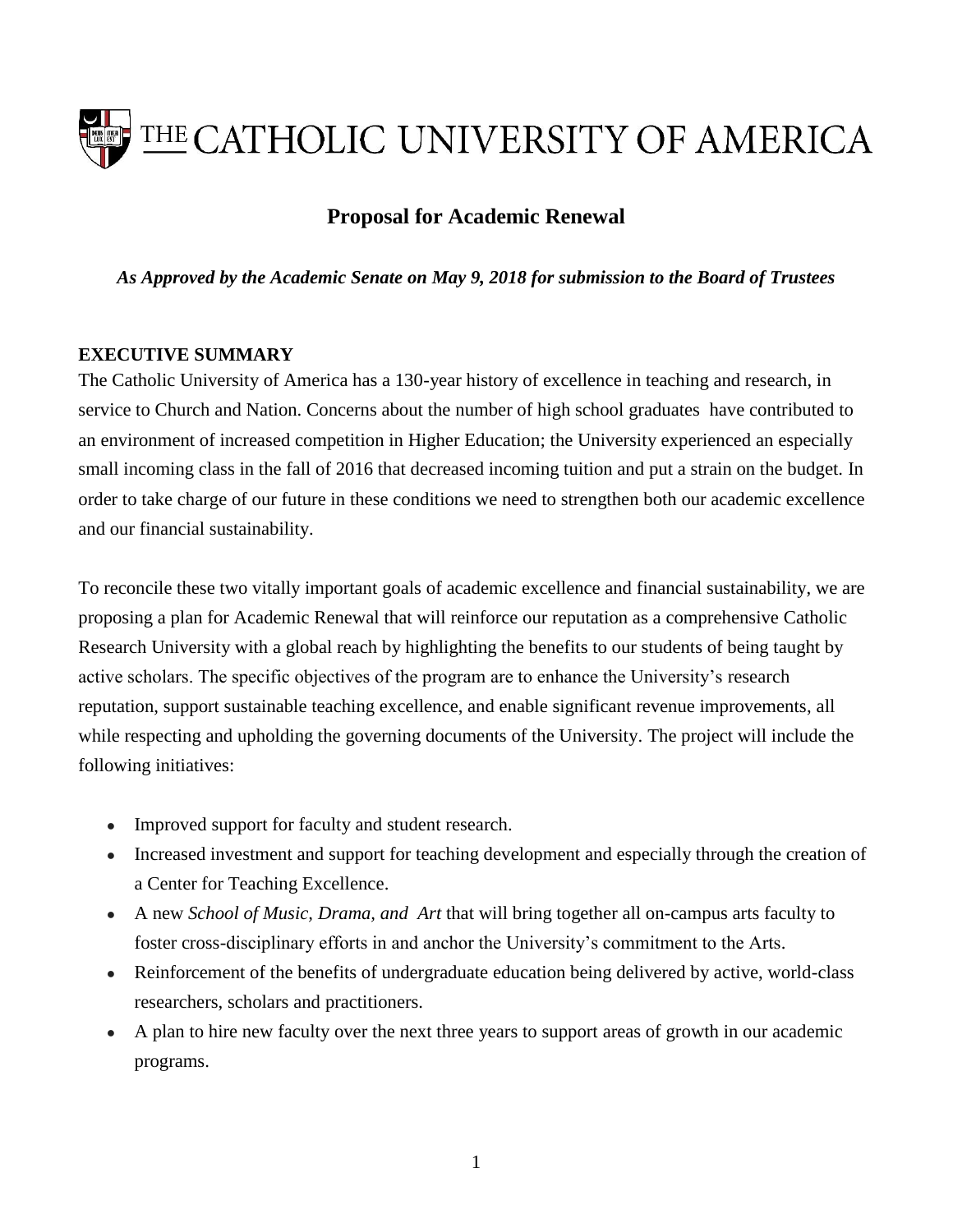- Plans to continue developing new programs in areas of high interest to current and prospective students, and a commitment to maintain all current programs, courses and sections, and low student-to-teacher ratios.
- Renovations of Mullen Library, science laboratories, classrooms, and studio, performance and rehearsal spaces funded through philanthropic giving and capital improvement projects.
- The reestablishment of the Department of Economics in the School of Arts and Sciences.
- As well as several other initiatives in support of the project's objectives.

The Academic Renewal project will adjust teaching loads, without exceeding current norms enshrined in the Faculty Handbook. This will enable students over time to have more of their courses taught by faculty who are leaders in their research fields, and will also reduce teaching costs and hence strengthen financial sustainability. The implementation of the Faculty Handbook 3:3 teaching load and the equivalencies recommended by the Unit Standards Committee and approved by the deans will result in fewer faculty in certain academic units.

This Academic Renewal proposal is being submitted to the Academic Senate of the University and its relevant subcommittees, for extensive deliberation and broad consultation with the campus community over the months of March, April, and May. The Board of Trustees will consider the proposal at its June meeting.

# **BACKGROUND**

 $\overline{a}$ 

This section summarizes the context and background work for this proposal.

## *External Background – Changes in Higher Education*

- Concerns about the number of high school graduates have contributed to an environment of increased competition in Higher Education.
- There is currently debate in Higher Education regarding the forecasted number of high school graduates and their impact on future college enrollments.
- An annual report from the Center for Education Statistics noted that "the number of colleges and universities eligible to award federal financial aid to their students fell by 5.6 percent from 2015- 16 to 2016-17. That's the fourth straight decline since a peak of 7,416 institutions in 2012-13. It is also by far the largest."<sup>2</sup>
- In late 2017, Moody's downgraded the financial outlook for the entire higher education sector from stable to negative. In January 2018, Standard and Poor's also noted a bleak outlook for the sector.<sup>3</sup>

<sup>2</sup>Lederman, Doug (2017), "The Culling of Higher Ed Begins," *Inside Higher Ed*, July 19, 2017 <https://www.insidehighered.com/news/2017/07/19/number-colleges-and-universities-drops-sharply-amid-economic-turmoil>  $3$ Moody's Investors Service (2017), "2018 outlook changed to negative as revenue growth moderates" December 5, 2017; Harris, Adam, *The Chronicle of Higher Education*, January 23, 2018[, https://www.chronicle.com/article/Outlook-for-Higher-](https://www.chronicle.com/article/Outlook-for-Higher-Ed-in-2018/242319)[Ed-in-2018/242319](https://www.chronicle.com/article/Outlook-for-Higher-Ed-in-2018/242319)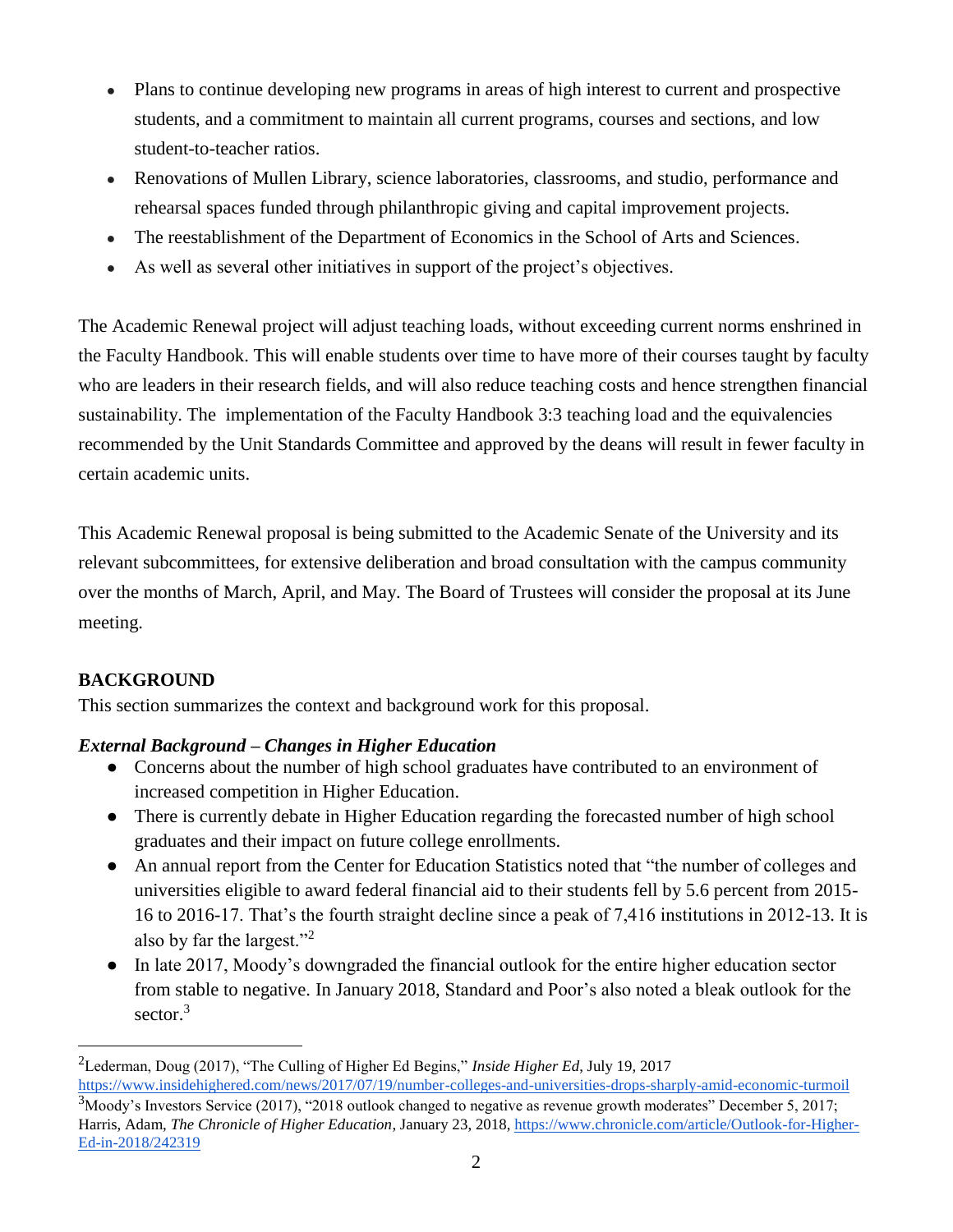● There appears to be ample opportunity to improve our enrollment picture. National Center for Educational Statistics data indicates that there will be a 10% increase in undergraduates at private institutions over the next decade, and we are confident that we can achieve enrollment targets from that expanded pool. Following recommendations from the Art and Science Group consultants, the University has recognized that its narrowly targeted marketing strategy needs substantial change, and we are implementing the required change.<sup>4</sup>

## *Internal Background – Progress to Date*

The University has made a significant number of improvements over the past several years.

- After three years of extensive consultation and University-wide discussion, a new Liberal Arts Curriculum was approved (with a near-unanimous vote of the Academic Senate) and will be implemented for incoming first year students in the fall semester of 2018. The faculty are actively engaged in implementing this new plan.
- We completed a strategic planning and facility master planning effort that will support future growth for our campus. Projects under serious planning and consideration include a new student dining facility, new residence hall, and new student recreation center.
- Five new Academic Centers have been established:
	- Institute for Human Ecology
	- Institute for Eastern Christianity
	- Center for Carmelite Studies
	- Arthur and Carlyse Ciocca Center for Principled Entrepreneurship
	- Center for the Study of Statesmanship
- A new Office of Assessment led by a Vice Provost and Dean of Assessment has been established.
- A new Office of Online Programs led by an Associate Provost for Online Programs has been established.
- Renovations are underway on Maloney Hall, which will become the home of the Tim and Steph Busch School of Business and Economics.
- We have experienced the highest retention rates for undergraduate students in the last two decades.
- We have improved Institutional Advancement to a point where philanthropy has almost tripled in the last two years when compared to historical giving rates, and we have successfully entered the silent phase of a capital campaign and will soon be entering the public phase.
- We have established a formal marketing organization under the Vice President of Enrollment Management and Marketing, Chris Lydon, which is working hard to strengthen the University's reputation and grow our applicant pool.
- The Career Center is providing strong support for positive career outcomes of students, with noteworthy progress: 94% of graduates from the class of 2017 had full time jobs or were in graduate study within six months of graduation.
- We completed major renovations to the Pryzbyla Center and DuFour Athletic Center.
- We have re-structured and invested in graduate admissions operations.

 $\overline{a}$ <sup>4</sup> This paragraph was deemed an unfriendly amendment. It was approved by a vote of the Academic Senate of 20 in favor, 19 against, 0 abstentions, on April 12, 2018.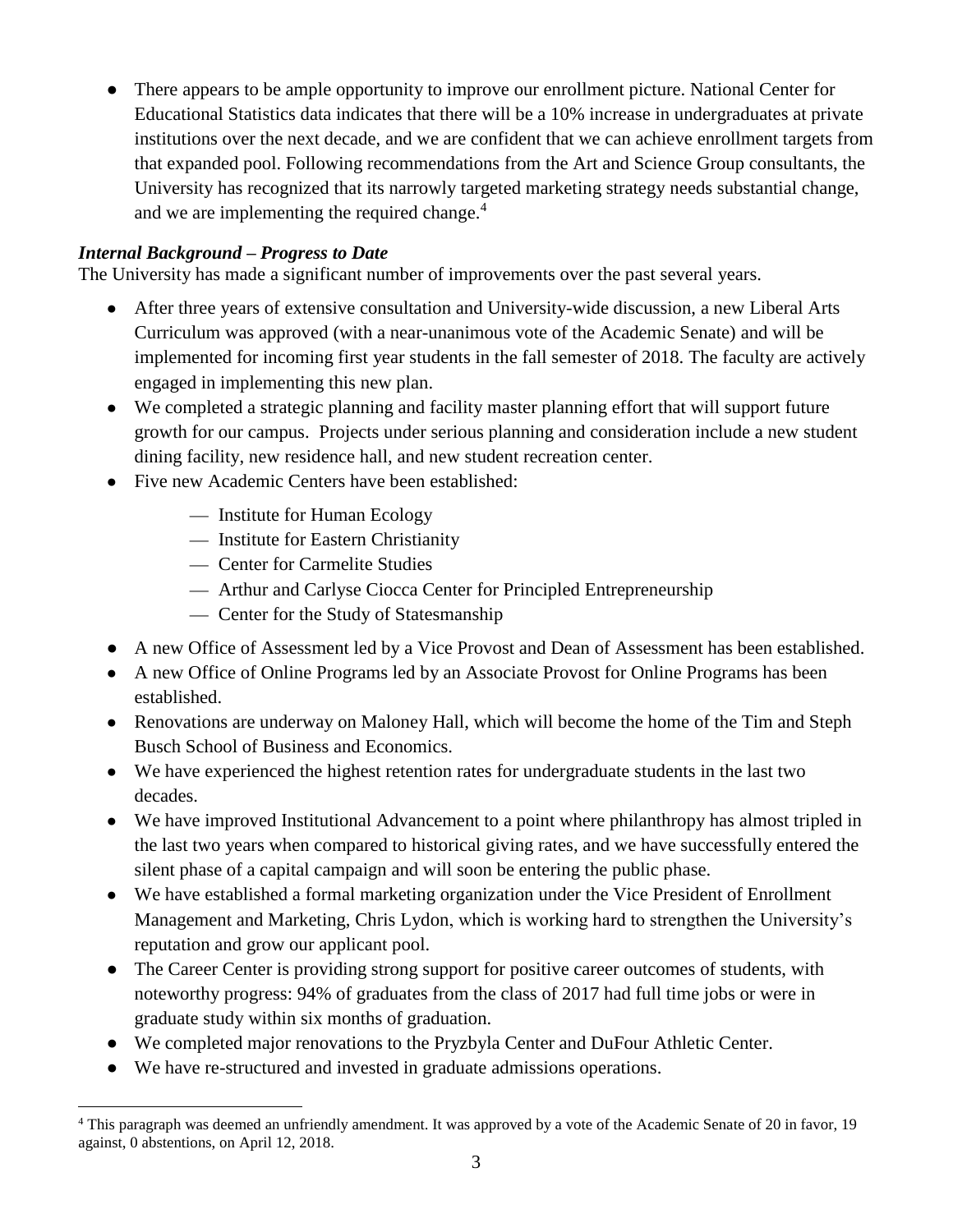- We launched a new Center for Cultural Engagement in 2016 to provide support and engagement opportunities for underrepresented minority students.
- While deferred maintenance continues to present challenges, the University has broken ground on a four-year energy project that will include the complete replacement of the existing cooling and heating systems with centralized distributed cooling and heating.
- We have completed two successful debt re-financing exercises resulting in multi-million dollar savings for the University.

Though these improvements are extensive, increased competition within Higher Education requires more of us. We must focus on providing an even stronger academic experience while continuing to ensure financial sustainability through cost-cutting measures, both within and outside the Academic area. (Details on cost cutting efforts outside the Academic area are included in Appendix B.)

Prior to the beginning of academic year 2017-18, the Columbus School of Law underwent its own process of academic renewal, with very significant reductions in faculty and staff. For this reason, the Law School has not been part of the current academic renewal process and the Proposal does not apply to CSL

### *Academic Renewal Work to Date*

In order to obviate the need for additional, across-the-board cuts, an Academic Renewal project was initiated at the end of academic year 2016-17. The following activities have been completed since then.

- Doctoral program self-studies and reviews (April September, 2017)
- Academic Renewal Town Hall meetings with faculty (September 2017)
- Provost initial meetings with CoFEW and Senate Budget and Planning Committee (September 2017)
- School and Department Self-studies (September December, 2017) and deans meetings to review self-studies (December 2017)
- Senate resolution endorsing a series of "next steps" for the Academic Renewal project (Appendix A) on December 7, 2017
- Joint meetings with Senate Budget and Planning and Academic Policy Committees to agree on Objectives, Initiatives, and Assessment Measures for Academic Renewal (December 2017 to February 2018)
- Meetings with various student groups (February March, 2018) Meetings between the firm of Kennedy and Company and all deans and chairs to support extensive analysis of current and potential teaching load scenarios (January – February 2018)

## **ACADEMIC RENEWAL PROJECT**

### *Objectives*

In accord with the Senate resolution of December 7, 2017, item #2, the following presents the objectives of the Academic Renewal project, the initiatives to achieve them, and the measures of success. *(This section, including Specific Objectives, Proposed Initiatives, and Assessment Measures, was developed jointly by the Provost and the Senate Academic Policy and Budget and Planning Committees, in a series of meetings between December 2017 and February 2018 (Draft 8b).*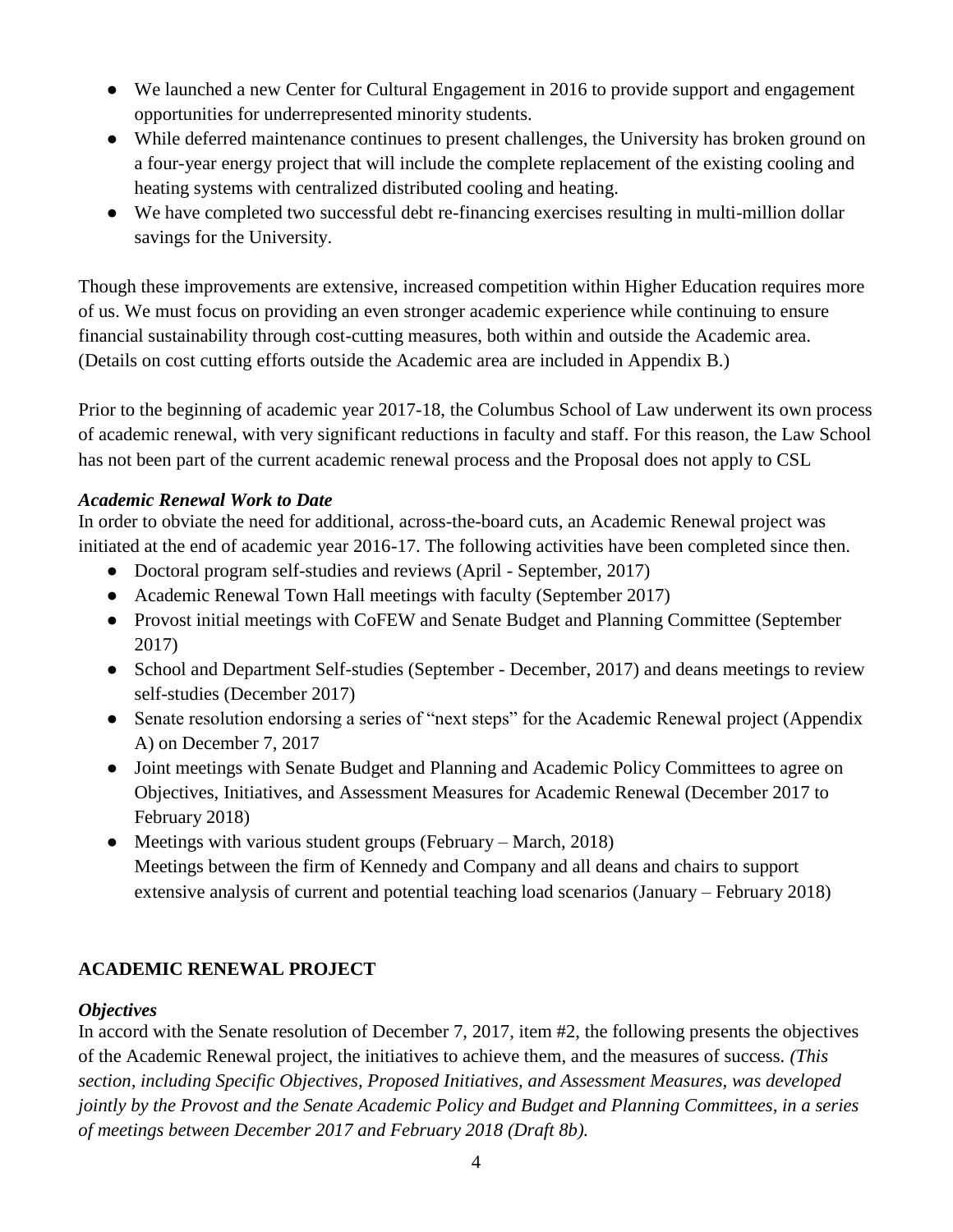### **Academic Renewal Objectives**

The goal of the Academic Renewal project is to strengthen both academic excellence and financial sustainability by achieving the optimal balance of faculty teaching,research, and service responsibilities, improving student enrollment and retention rates, and generating increased University revenue.

### **Specific objectives**

- *1. Research: Enhance University Research Reputation*
	- *a. Strengthen the research character of the University and maintain our Carnegie ranking*
	- *b. Increase visibility of the University's status as a research university and emphasize how our research efforts contribute to the good of society*
- *2. Teaching: Support Sustainable Teaching Excellence*
	- *a. Support intellectual growth in and out of the classroom. Foster an environment in which students are given a robust teaching, advising, and mentoring experience within a worldclass research context*
	- *b. Align teaching loads in a way that maintains and improves quality of both graduate and undergraduate student education and range of offerings, while ensuring financial sustainability*
	- *c. Improve classroom environment and resources to enhance teaching and learning.*
	- *d. Establish a Center for Teaching Excellence that will support both faculty and graduate student instruction practices*
- *3. Revenues: Provide Support for Significant Revenue Improvements*
	- *a. Sustain and grow the University's academic reputation to drive enrollment growth*
	- *b. Increase annual research grant funding in the natural and social sciences from \$21 million annually to \$26 million, over the next 5 years (a 25% increase)*

### **Proposed Initiatives**

- *1. Research: Enhance University Research Reputation*
	- *a. Strengthen the research character of the University and maintain our Carnegie ranking*
		- i. Establish an endowment for the Humanities that will fund teaching load reductions and conference travel for both faculty and graduate students, while also signaling the vital, central role that the humanities and arts play in the Catholic Intellectual Tradition
		- ii. Reduce cost of course buyouts (e.g. to cost of replacement plus 20%) to enable additional time for research
		- iii. Strengthen doctoral programs with more competitive funding by offering more timely, better defined, and more intentionally distributed funding packages. Assess stipends with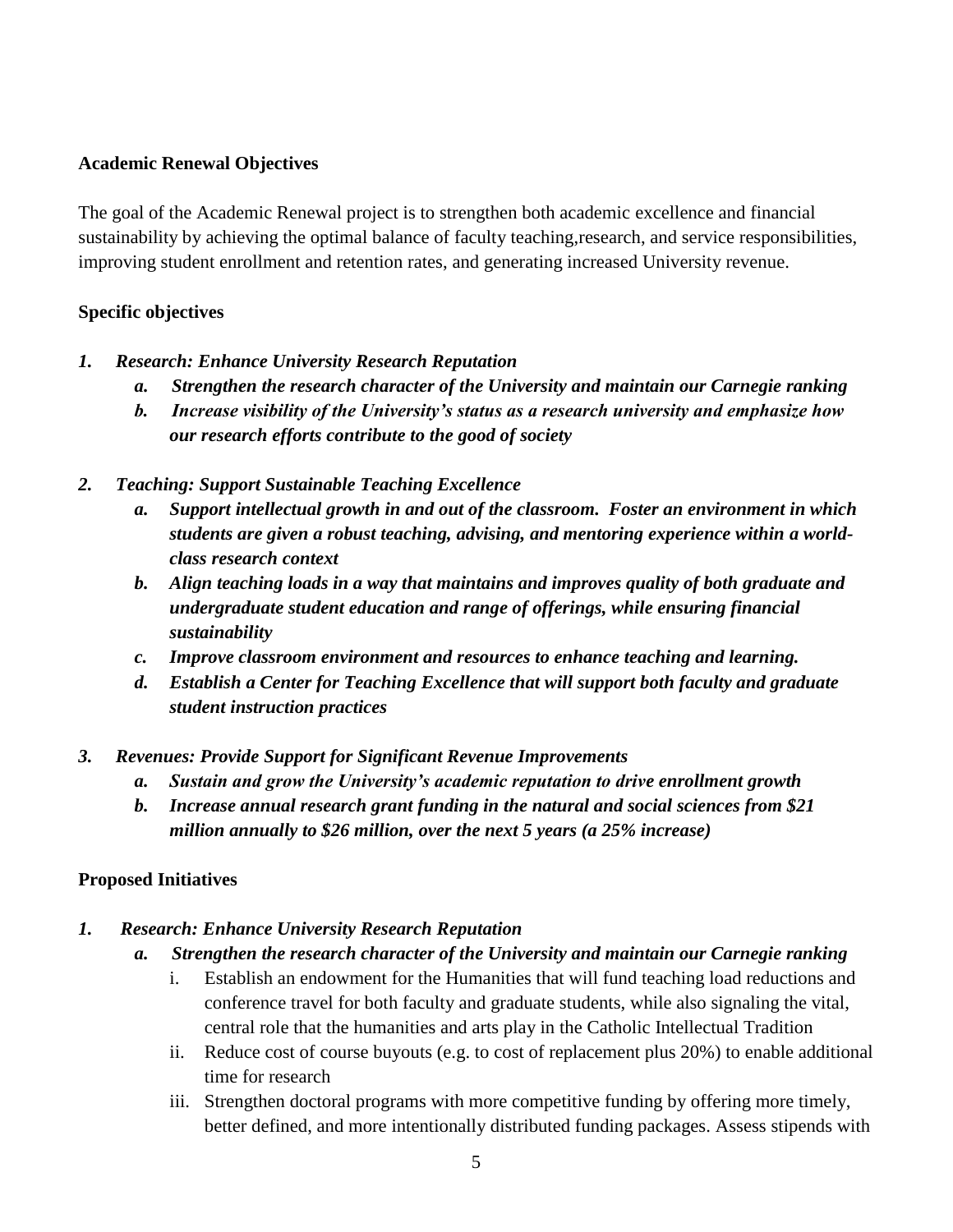some reference to cost of living; increase stipends at the same rate as increases in faculty and staff compensation

- iv. Improve support for faculty and graduate student research, especially as recommended by University Research Operations Committee (UROC)
- v. Support participation of faculty and graduate students in professional organizations and conferences
- vi. Provide adequate research resources, especially in the areas of library services and technology

# *b. Increase visibility of the University's status as a research university and emphasize how our research efforts contribute to the good of society*

- i. Identify a small number of research themes (e.g. Faith and Science; Ethics and Human Dignity; Human Intelligence and Computing; Beauty and Transcendence; Healthcare and Technology) and encourage cross-faculty and faculty-graduate collaboration (e.g. reading groups) and host conferences on research within these themes
- ii. Increase internal and external communication about the current extent of crossdisciplinary research collaboration on campus, including through University Research Day

# *c. Introduce Graduate Student Specific Mentorship Initiatives*

- i. Identify graduate student needs and develop, both on School/departmental and University-wide levels mentorship initiatives for doctoral students (M.A. students as appropriate). Include assessment of whether these needs are being met in School/departmental/University reviews
- ii. Develop initiatives for faculty guidance of graduate students in research activities and essential aspects of Academic life (e.g. publishing, collaboration, conference participation)
- iii. Assess whether the advising needs of graduate students, especially incoming graduate students, are being amply met; strengthen advising where necessary

# *2. Teaching: Support Sustainable Teaching Excellence*

- *a. Support intellectual growth in and out of the classroom. Foster an environment in which students are given a robust teaching, advising, and mentoring experience within a worldclass research context.*
	- i. Establish a Center for Teaching Excellence to support graduate teaching fellows, new FT and PT faculty and promote effective teaching approaches to all faculty. Instructors whose teaching excellence has been recognized by the University will be invited to serve as mentors in the Center.
	- ii. Recognize excellent mentoring and provide professional development support for best practices in mentoring.
	- iii. Identify and correct burdensome process and "customer service" issues that hinder faculty, staff and students in the pursuit of teaching, research, and learning, and streamline and clarify any policies and procedures that are unduly onerous.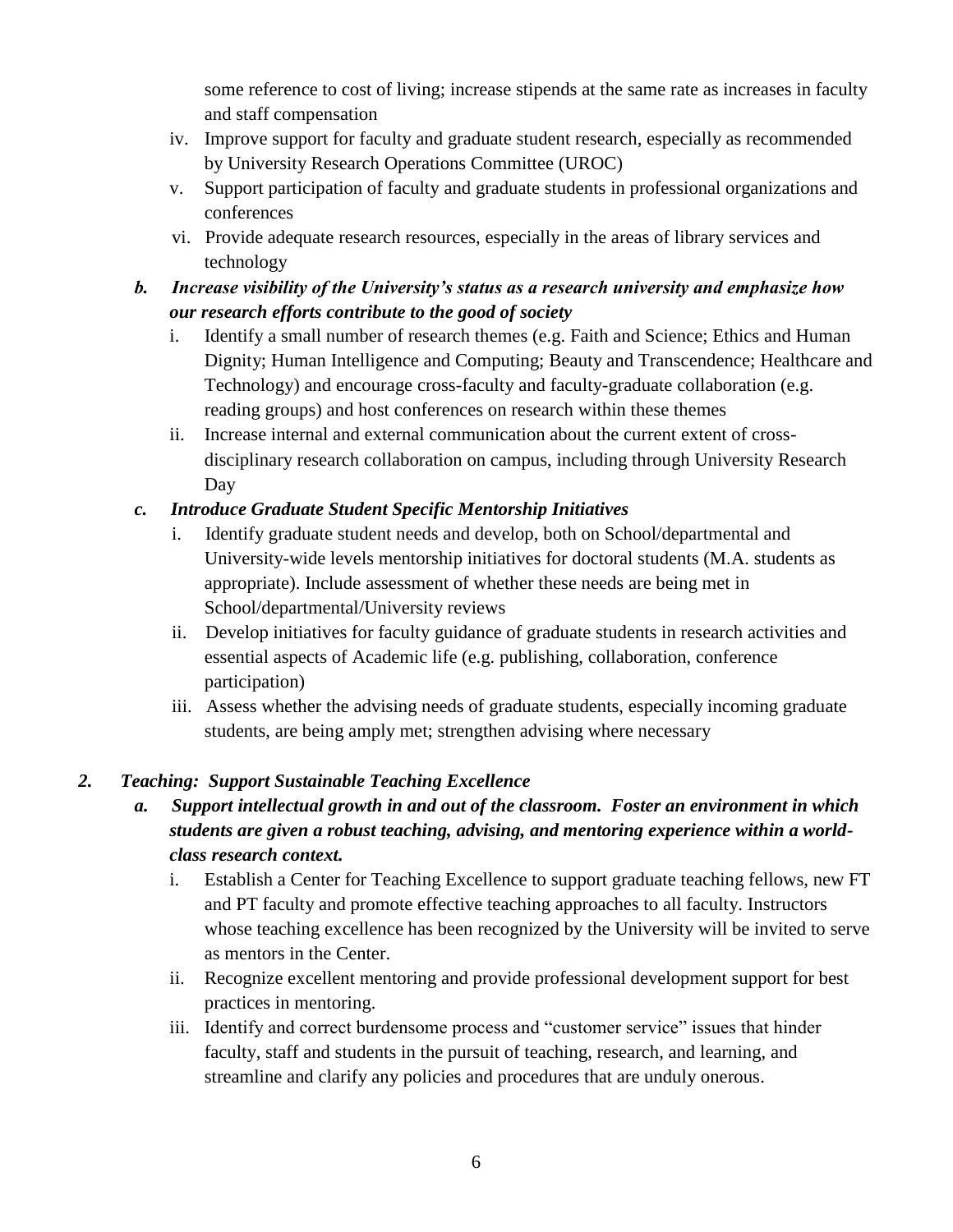- *b. Align teaching loads in a way that maintains and improves quality of both graduate and undergraduate student education and range of offerings, while ensuring financial sustainability.*
	- i. Establish teaching loads consistent with the Faculty Handbook norms and approved guidance concerning other faculty activities from the new Unit Standards Committee being established by the Academic Senate.
	- ii. Increase investment in teaching development support, coaching, and evaluation, especially for new faculty and teaching fellows, and on role of educational technology through the new Center for Teaching Excellence.
	- iii. Reorganize academic units to facilitate cross-disciplinary collaboration (e.g. in the arts, combine Music, Drama, and Art into a new school; for social sciences, relocate Economics to the School of Arts and Sciences). Implement a multi-year process to assess additional opportunities for academic unit reorganization.
	- iv. Ensure annual evaluation of all academic programs to identify what is working well and what needs to be fixed, and to propose one or more new growth programs each year that can have a positive impact on enrollment (with budgeted seed funding for most promising new programs)

## *c. Improve classroom environment and resources to enhance teaching and learning.*

- i. Renovate Science, Engineering, and Nursing laboratories, classrooms, and performance and rehearsal spaces across campus
- ii. Provide adequate library and technology support for excellent teaching
- iii. Provide University-wide training for doctoral students who will have teaching roles, through the Center for Teaching Excellence
- iv. Ensure adequate and appropriate meeting spaces for graduate students to meet with students

# *3.* **Revenues: Provide support for significant revenue improvements**

## *a. Sustain and grow the University's academic reputation to drive enrollment growth*

- i. Show how, among Catholic universities in the Mid-Atlantic area (NY/NJ/PA/DC) we are a leader in terms of both R&D and range of PhD programs and demonstrate why this matters: *that being taught by active scholars provides a better academic experience and better career outcomes* (e.g. by encouraging schools/departments to identify successful recent graduates, and how research faculty assisted them).
- ii. Highlight and support our collaboration with DC-area research institutions (e.g. NASA, NIH, NSF, LOC, Smithsonian).
- iii. Strengthen investment in academic programs that result in significant student enrollment
- iv. Identify, share, and implement best practices for increasing Undergraduate and Graduate yield across schools.
- v. Encourage and coordinate faculty on conference travel to visit area High Schools and alumni groups, to share their research and other information in support of enrollment and advancement.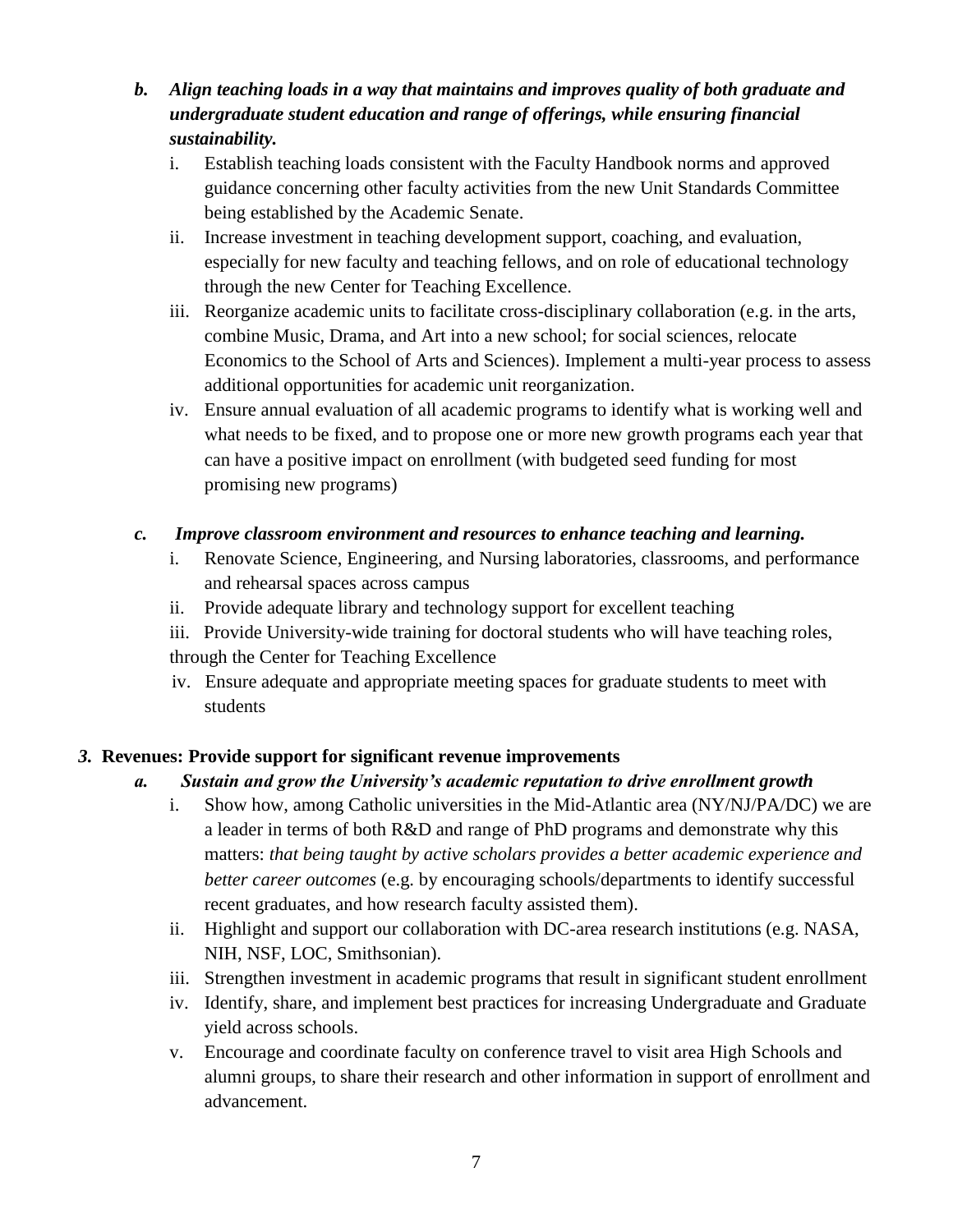- vi. Revise faculty and academic administration evaluation process to increase transparency about processes and criteria, implement constructive feedback, and recognize outstanding performance (e.g. merit raises, bonuses, research funding, teaching loads).
- vii. Expand range of summer High School programs, with a particular focus on programs that engage High School students with faculty research.
- viii. Improve University rankings in various sources used by prospective students, with particular focus on rankings where faculty research is valued (e.g. Wall Street Journal/Times Higher Education rankings).
- ix. Develop short, non-traditional adult learner offerings to improve reputation as well as increase revenues.

# *b. Increase annual research grant funding in the natural and social sciences from \$21 million annually to \$26 million, over the next 5 years (a 25% increase).*

- i. Consolidate and improve funding for the Office of Sponsored Research and the Office of Sponsored Accounting, to provide stronger support for faculty grant development
- ii. Offer annual summer training sessions and small grants for faculty on grant-writing
- iii. Recognize grant proposal submission as part of evaluation process

## **Assessment Measures**

## *1. Research: Enhance University Research Reputation*

## *a. Strengthen the research character of the University and maintain our Carnegie ranking*

- i. Size and payout of Humanities endowment
- ii. Implementation of reduced buyout costs and faculty take-up
- iii. Increase in doctoral program stipends
- iv. Number of publications and other evidence of research productivity
- v. Number of faculty and graduate student professional activities and presentations
- vi. Surveys assessing effective research tools, including library resources and access to silent study spaces
- *b. Increase visibility of the University's status as a research university and emphasize how our research efforts contribute to the good of society*
	- i. Completion of identification of themes, and activity associated with themes
	- ii. Report on extent of cross-disciplinary efforts

### *2. Teaching: Support Sustainable Teaching Excellence*

- *a. Support intellectual growth in and out of the classroom. Foster an environment in which students are given a robust teaching, advising, and mentoring experience within a worldclass research context.*
	- i. Results of student evaluations, including evaluations by graduate students during and post-coursework
	- ii. Results of annual program evaluations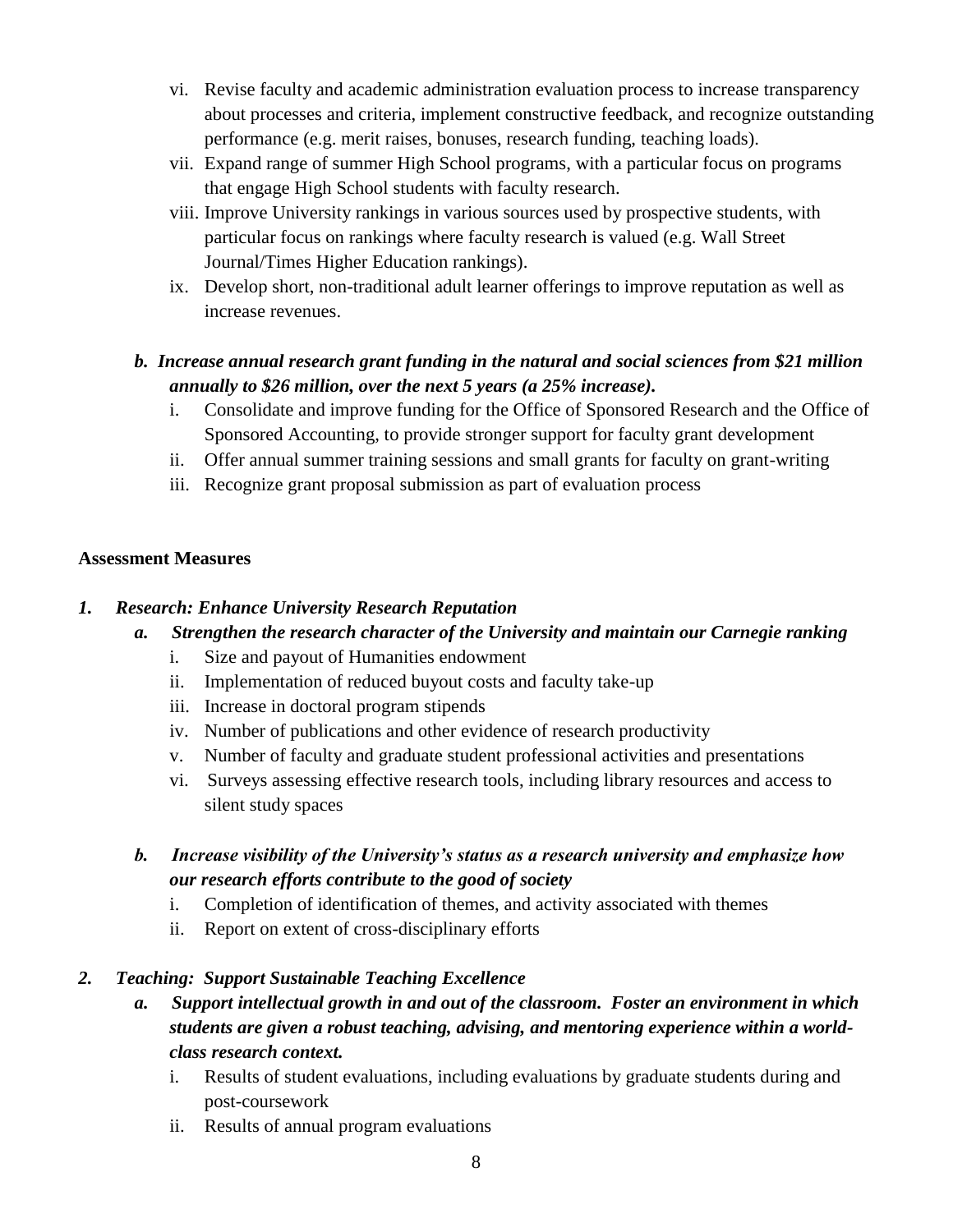## *b. Align teaching loads in a way that maintains and improves quality of both graduate and undergraduate student education and range of offerings, while ensuring financial sustainability.*

- i. Teaching loads of faculty and graduate students compared to established goals
- ii. Investment in teaching development of both faculty and graduate student teachers
- iii. Completion and successful integration of academic reorganizations
- iv. Regular survey of students, faculty, staff and employers to gather feedback, monitor satisfaction levels and identify largest obstacles to improved satisfaction

### *c. Improve classroom environment and resources to enhance teaching and learning.*

- i. Number of laboratories, classrooms, performance and rehearsal spaces renovated
- ii. Adequacy of library and technology support for teaching purposes

### *3. Revenues: Provide Support for Significant Revenue Improvements*

### *a. Sustain and grow the University's academic reputation to drive enrollment growth*

- i. Incorporation of messaging about our research leadership in marketing materials and other relevant communications (including identification of research-inspired graduate success stories)
- ii. Number and quality of joint proposals and common cooperative agreements
- iii. Increases in investment in growing academic programs, student enrollment results and student completion rates; Incorporation of messaging about the better academic experience and better career outcomes expressed by Catholic U students and alumni
- iv. Improvements in Undergraduate and Graduate admission yields by school
- v. Number of faculty who have addressed high school and alumni audiences while on conference travel
- vi. Results of annual faculty and administrative evaluation
- vii. Number of high school programs, and enrollment yield from them
- viii. Movement in rankings
- ix. Number of adult-learner programs and attendance

## *b. Increase annual research grant funding in the natural and social sciences from \$21 million annually to \$26 million, over the next 5 years (a 25% increase).*

- i. Completion of consolidation of Office of Sponsored Research and Office of Sponsored Accounting.
- ii. Number of faculty participating in summer training sessions, and number and amount of grants-in-aid provided to new faculty
- iii. Number of submitted proposals; amount of funding received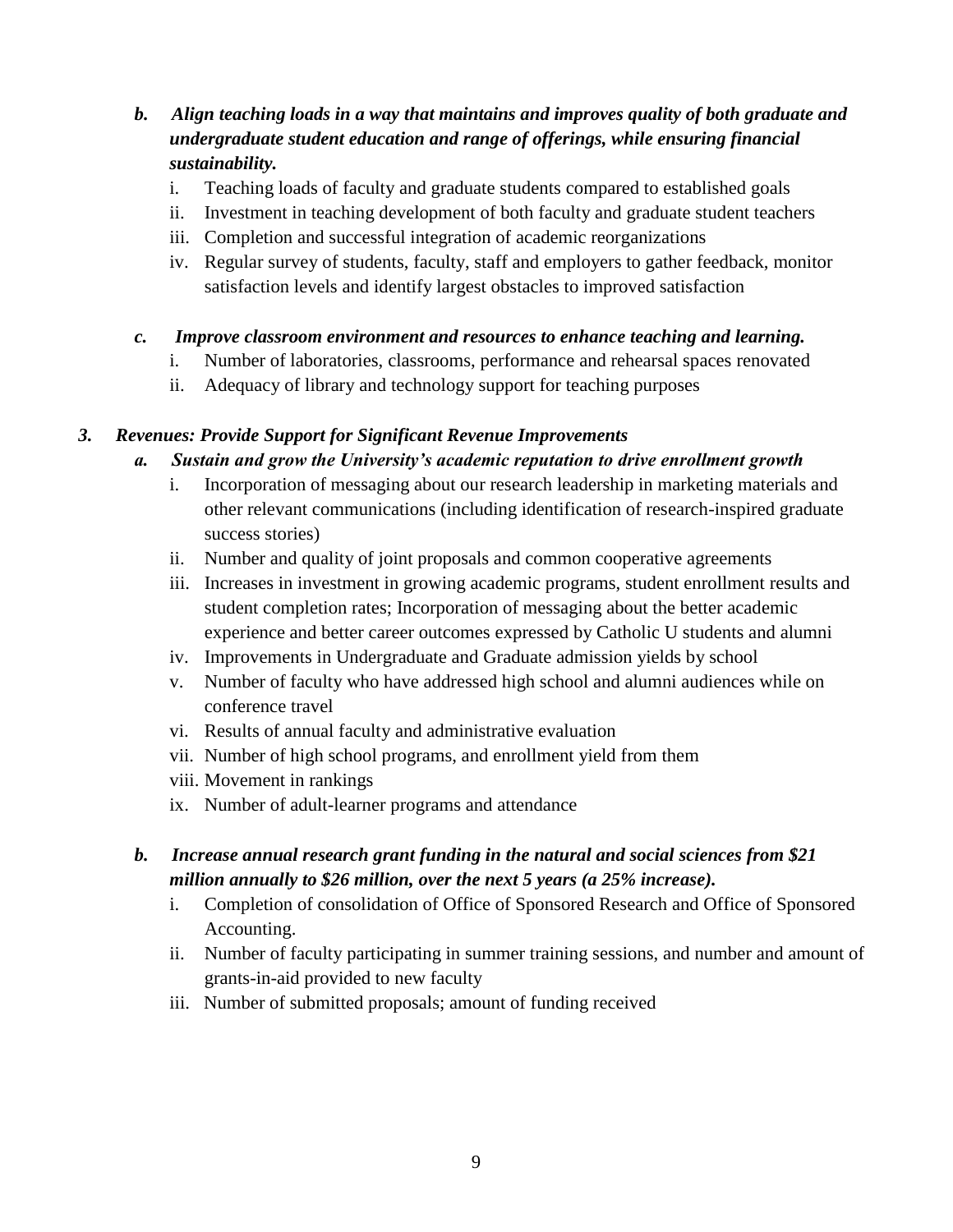## **PROPOSAL DETAILS AND RATIONALE**

In accord with the Senate resolution of December 7, 2017, item #1 (first part), this section provides the specific details of the proposal including targeted reductions and rationale for their determination. The Faculty Handbook (II-H-3.219) also requires that the rationale be stated.

## *Resolution for the Academic Senate (to be voted on at the May 9, 2018 meeting of the Academic Senate)*

### *Be it resolved that*

- 1. The overall goals and direction of this Academic Renewal proposal are affirmed by the Academic Senate.
- 2. The Academic Senate approves, on a consultative basis, the following changes:
	- a. A new Benjamin T. Rome School of Music, Drama, and Art or Rome School of Music, Drama, and Art is established, with four departments, Music Performance; Music Theory, History, and Composition; Drama; and Art.
		- i. All academic programs, students, and staff in the Benjamin T. Rome School of Music are moved to the relevant departments in the new School;
		- ii. All academic programs, students, and staff in the existing Department of Art are moved to the new Department of Art in the new school;
		- iii. All academic programs, students, and staff in the existing Department of Drama are moved to the new Department of Drama in the new school;
		- iv. All faculty from the Benjamin T. Rome School of Music and the Departments of Drama and Art are moved to this new school, with their current rank, seniority, and compensation;
		- v. The new School will be formally established starting August 20, 2018. The administration of students and faculty will be housed in the new School. The departments will retain their budgetary authority;
		- vi. During academic year 2018-19, the governance structure and administrative details will be established by the new dean, chairs, and faculty of the departments;
		- vii. The Senate suggests that the new School be publicly launched at the beginning of the fall semester 2019 with invitations to alumni, donors, and the university community. The launch of the new School will be accompanied by a major performance of all the arts to create a major alumni outreach and fundraising opportunity.
	- b. The Busch School of Business and Economics is renamed the Busch School of Business, and a new Department of Economics is established in the School of Arts and Sciences.
		- i. All Economics programs (BA Economics; BS Economics; BS International Economics and Finance; MA Integral Economic Development Management; MA International Economic Development Policy) and all the students registered in them are moved to the new Department of Economics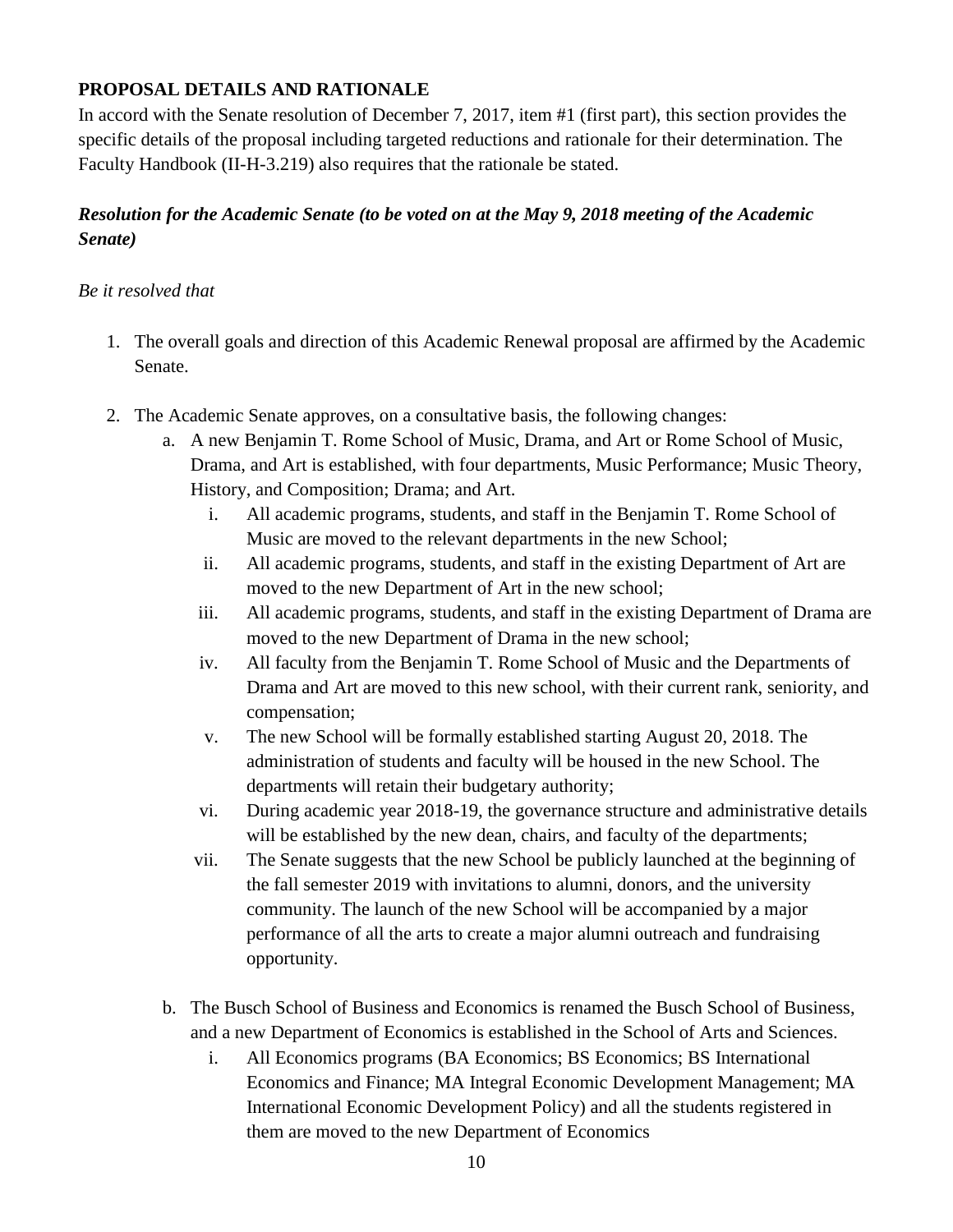- ii. Some Economics faculty from the Busch School are moved to the new Department of Economics
- 3. All the above actions will become effective when approved by the Board of Trustees (currently scheduled for June 5, 2018).
- 4. Implementation of the Faculty Handbook-specified full-time, tenure-track teaching load of 3:3 along with teaching load equivalencies for strong research contributions, for certain service contributions, such as chair responsibilities, and for Advancement support, in accord with the Faculty Handbook, as recommended by the Unit Standards Committee of the Academic Senate and approved by the deans.
- 5. A reduction of approximately 35 full time faculty be implemented effective the end of the Spring 2018 semester. The University has offered incentives to maximize the number of voluntary reductions. It is possible, indeed highly desirable, that through these voluntary withdrawals and other efforts, no involuntary reductions will be required. The current estimate of the specific reductions by school and department is attached in Appendix C.
- 6. Any Faculty whose contracts are not renewed will receive the Faculty Handbook mandated year's notice or severance payment (II-H-8.235b.ii).
- 7. The faculty reduction is recognized as a temporary measure to meet financial needs caused by recent declines in student enrollment at Catholic University. Assessment of appropriate numbers of faculty to achieve the objectives of Academic Renewal over the next five years will be determined by the Provost's Office in consultation with the Deans of all Schools, and with the Senate Budget and Planning Committee. The "right-sizing" of units would be accomplished by evaluating the teaching, research, and service needs of the unit. Goals for that effort would focus on how to move aspirational incentives of the proposal to an implementation stage, with an associated academic and financial plan. This assessment would establish priorities among the initiatives and would be largely driven by student enrollment. Further defining the sizes of units in a transparent process will allow evidence-based future hiring strategies.
- 8. The Academic Senate establishes a new standing Unit Standards Committee. This Committee should consult widely and recommend standardized weights for various faculty activities, including but not limited to all the items listed in the current Draft Teaching Activity Measurement Standardization (Appendix G). Recommendations should be provided annually to the Provost and Deans by the end of each Fall semester, in time for consideration prior to planning the next academic year's teaching assignments.

## *Resolution for the Academic Senate (to be voted on at the March 15, 2018 meeting of the Academic Senate)*

*Be it resolved that this Academic Renewal Proposal be referred to the Senate Academic Policy Committee, the Budget and Planning Committee, and the Committee on Faculty Economic Welfare who*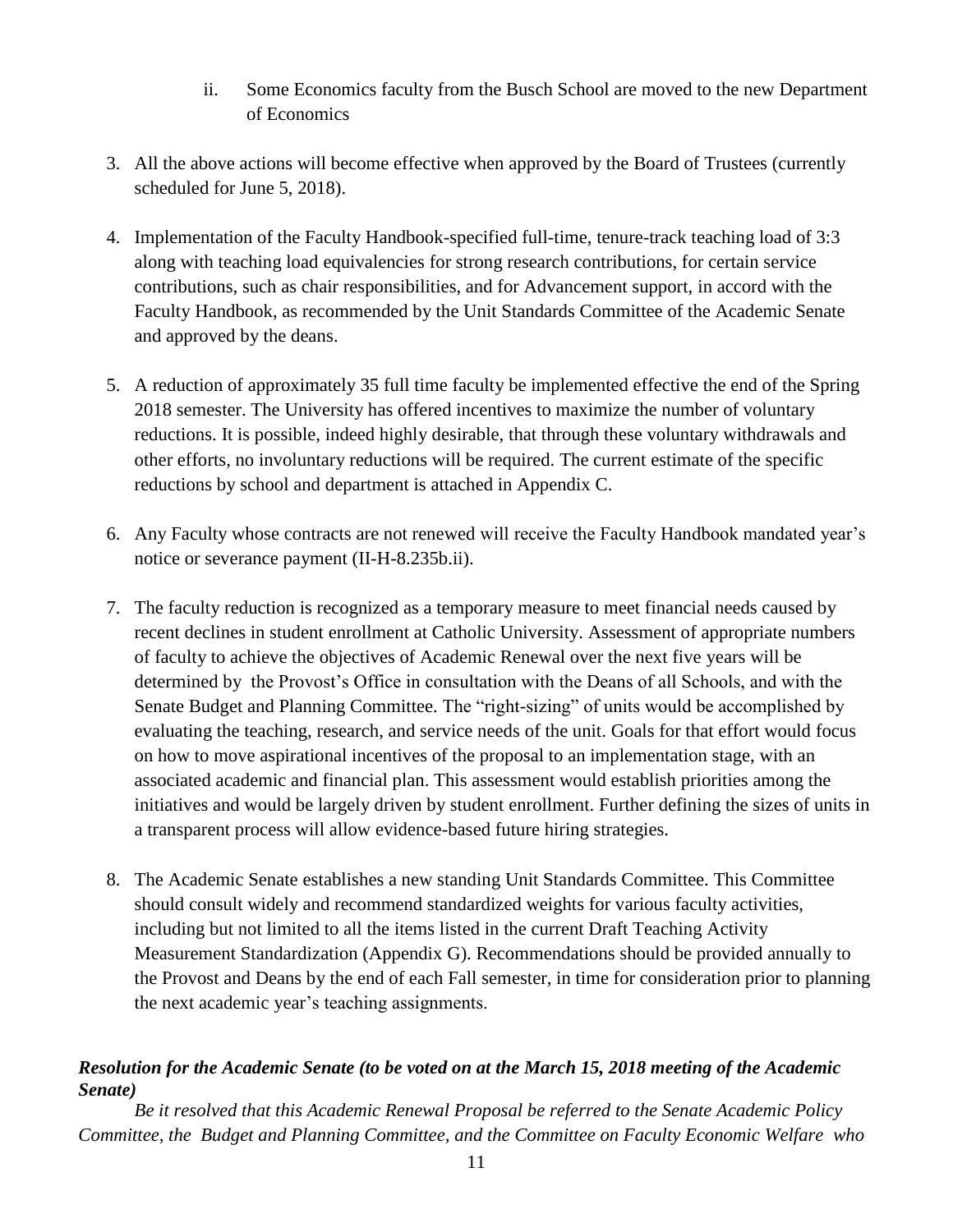*are charged to review the proposal and to submit their reports, separately or jointly, including any recommended amendments to the Proposal, to the Academic Senate by April 5, in time for action at the April 12 Senate meeting.* 

## *Resolution for the Academic Senate (to be voted on at the April 12, 2018 meeting of the Academic Senate)*

*Be it resolved that this Academic Renewal Proposal, with any amendments decided in this meeting, be referred to the Senate Ad Hoc Committee elected in its meeting on February 22, 2018, who are charged to review the proposal (as amended, if amended), consulting widely with affected students, faculty, and staff, and to submit their report to the Academic Senate by May 2, in time for action at the May 9 Senate meeting.* 

## *Rationale for Proposal*

Why are we undertaking this effort?

● We need to be more attractive to current and prospective students by strengthening the quality of the student experience, while at the same time containing costs. This proposal will do both. It will enable us to move forward on necessary initiatives for strengthening our academic programs and to reduce Academic Area expenses by approximately \$3.5 million, thereby balancing our FY19 budget.

Why can't we reduce our budget without resorting to a reduction in the number of faculty positions?

There are no reasonable alternatives available. Staff have already been cut significantly, and further major cuts to the Library, to Global Education, or to our doctoral programs would cause serious impediments to our operations as a comprehensive Catholic Research University with a global reach.

How did you decide how many positions need to be eliminated, and from which schools and departments?

● Our intention is to ensure that no programs, courses, or sections will be cut as a result of the Academic Renewal project, so that the quality of the student experience is maintained and even strengthened by the project. Accordingly, with the assistance of Kennedy and Company, we began to determine how the current course offerings might direct the sizing of the units. However, this analysis accounts only for coursework, and other factors will be considered in the 2018-19 analysis. Currently, the voluntary departures have occurred in random fashion and the gaps in our various disciplines and departments will need to be examined. In order to minimize the potential risk to the quality of the student experience, the Budget and Planning Committee, in coordination with the Provost, will review the impacts and outcomes in order to make appropriate assessments in the coming years.

## **APPROVAL PROCESS AND AUTHORITY**

In accord with the Senate resolution of December 7, 2017, item #1 (second part), this section describes the role of the Academic Senate in the approval process of the Academic Renewal project, and how this approval process accords with the Faculty Handbook. The relevant sections of the Faculty Handbook are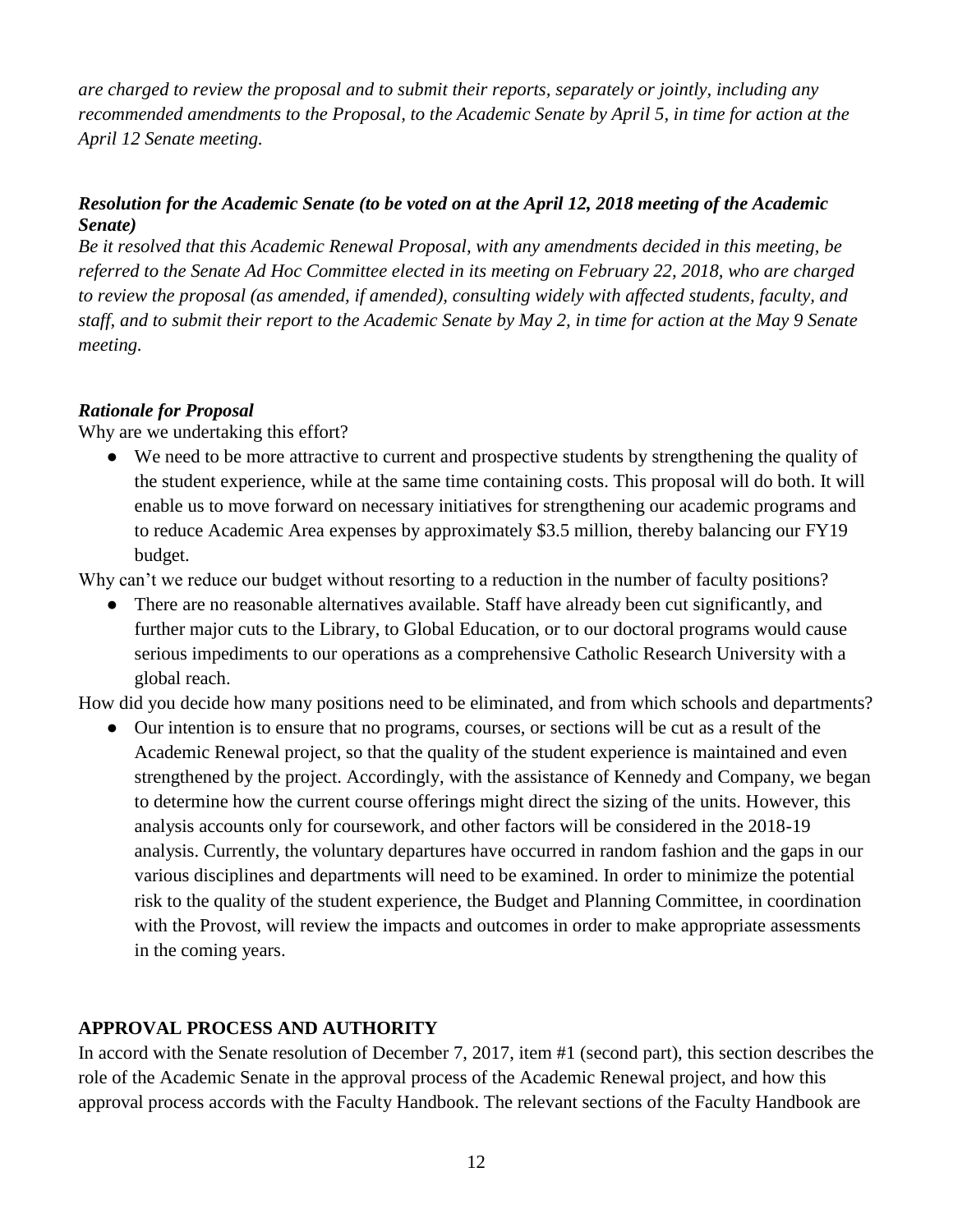Part I-B (Section 5, Article VII), Part II-G (Termination of Appointments), and Part II-H (Policy and Procedures for Termination of Schools, Departments or Programs).

The Faculty Handbook does not envision a situation such as the one we face now, where we are simultaneously trying to improve academic excellence and financial sustainability. The Handbook provides for the termination of departments and schools and elimination of all their programs and faculty, for reasons of financial exigency or for other reasons such as "seriously diminished academic quality" or "persistent failure to attract qualified faculty or students" (II-H-2.217). It thus envisions only more extreme situations where the termination of schools or departments will result in the complete elimination of all their academic programs, students and faculty. Given this situation, our Office of General Counsel has recommended that, while our specific conditions are not envisioned by the Handbook, the existing Handbook procedures are general enough that we can and should adhere to them as closely as possible. Accordingly, the following procedure and provisions are appropriate to the situation.

#### *Grounds for action*

"The University may terminate a School, Department or Program on grounds of financial exigency or for reasons other than financial exigency" (II-H-2.217). We will not be invoking financial exigency. While our academic excellence will be at risk if we do not take significant action such as that described in this proposal, our financial position, with an endowment the size of ours, is not so dire that we should provoke the kind of fears among bond holders and prospective and current students that a declaration of financial exigency is bound to create.

#### *Authority for action*

This proposal is originated by the Provost (II-H-3.218). It requires consultation with the affected students, faculty, and deans (II-H-3.218). It requires a consultative vote of the Academic Senate (IB-5-VII and II-H-3.220) and action by the Board of Trustees.

### *Procedure*

The proposal must be referred to the Academic Policy committee "and/or such other committee or committees as the Senate deems appropriate for a preliminary determination" (II-H-5.224). Given the significant budget implications, it seems reasonable that the proposal also be referred to the Budget and Planning Committee, even though financial exigency is not being invoked (cf. II-H-4). Subsequently, the proposal should be referred to the Senate Ad Hoc Committee on Academic Renewal (cf. II-H-6.226), which will report back to the Senate. The Senate's consultative vote is of a simple majority (II-H-7.229). The affected faculty and students should be notified (II-H-7.230) and the President should transmit the results of the Senate's consultative vote to the Board of Trustees (II-H-7.232). The President should also send the report of the Ad Hoc Committee on Academic Renewal and its Appendices along with the Provost's response to the Ad Hoc Committee report to the Board of Trustees.

Affected faculty must have an opportunity to be heard by the Senate Ad Hoc Committee on Academic Renewal and all decisions must be subject to review by the President (II-H-8.234).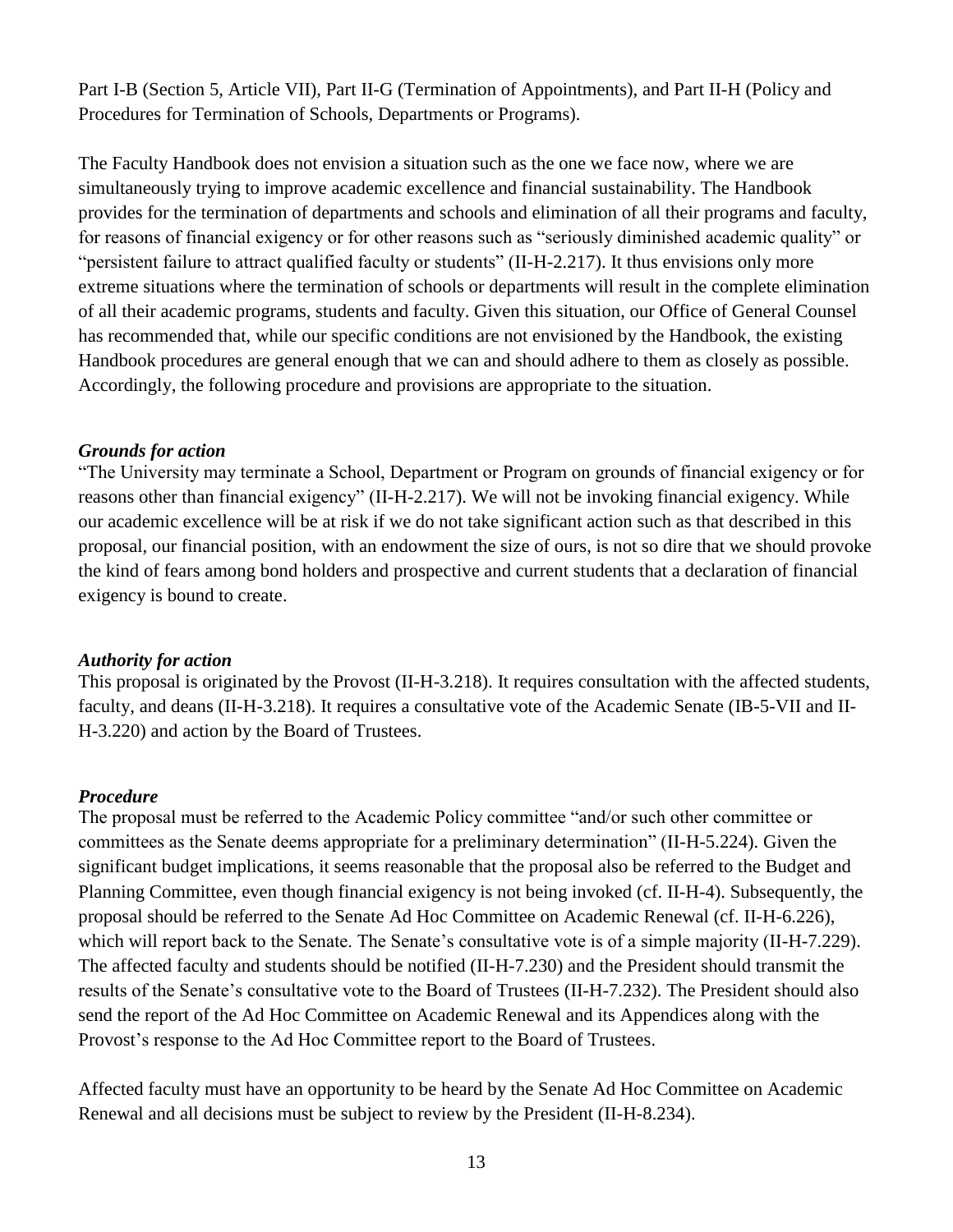### **APPROVAL SCHEDULE**

The following schedule is proposed for the various consultations envisioned by the Faculty Handbook. Appendix D contains a visual representation of this schedule.

*March 8, 2018:* Submission of Academic Renewal Proposal to the Academic Senate (seven days prior to Senate meeting)

*March 15:* Senate meeting; Senate Academic Policy and Budget Committees to commence preliminary consideration; Ad Hoc Committee commences scheduling of consultations with relevant faculty, students, and administrators, contingent upon April 12 Senate determination whether to proceed

*April 5:* Senate Academic Policy and Budget and Planning Committees to submit their written reports (seven days prior to Senate meeting)

*April 12:* Senate meeting; Senate to determine whether to continue with the process; if yes, Ad Hoc Committee to begin consultation with relevant faculty, students, and administrators

*May 2:* Senate Ad Hoc Committee on Academic Renewal written report due to Senate (seven days prior to Senate meeting), including any proposed amendments to the Academic Renewal proposal

*May 9:* Senate meeting: consultative vote on Academic Renewal proposal

*May 21:* Proposal due to Board of Trustees (fourteen days prior to Board of Trustees Academic Affairs Committee meeting)

*June 4:* Academic Affairs Committee meeting and vote

*June 5:* Board of Trustees meeting and vote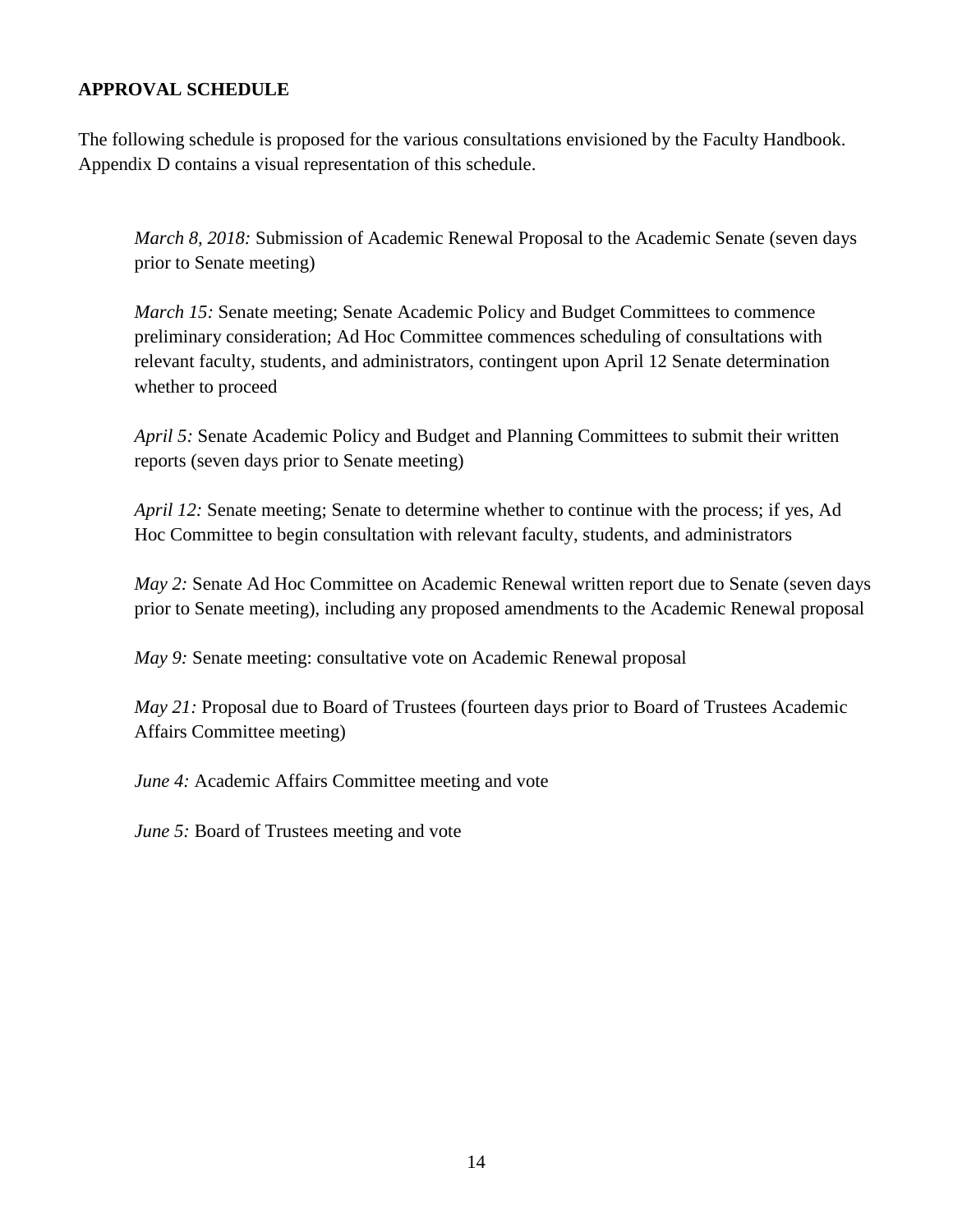# **APPENDICES**

- A. Senate Resolution of December 7, 2017
- B. Cost cutting outside the Academic Area
- C. Proposed Faculty reductions
- D. Approval process
- E. Memo on decision package investments
- F. Kennedy and Company review
- G. Draft Teaching Activity Measurement Standardization